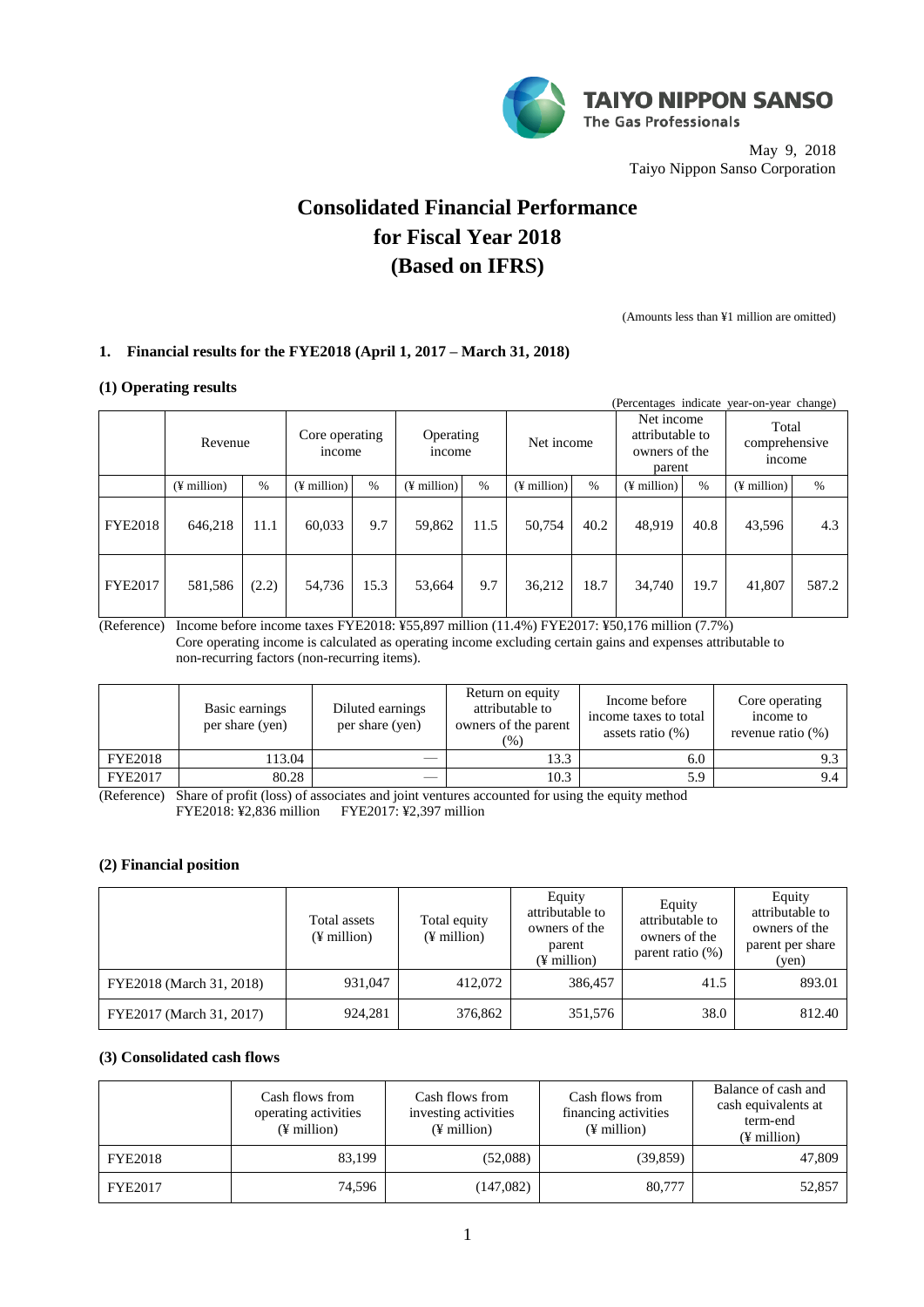# **2. Dividends**

|                       |                         |                         | Annual Dividend         |          |       | Ratio of                     |                                |                                                                                        |
|-----------------------|-------------------------|-------------------------|-------------------------|----------|-------|------------------------------|--------------------------------|----------------------------------------------------------------------------------------|
|                       | End of<br>$1st$ quarter | End of<br>$2nd$ quarter | End of<br>$3rd$ quarter | Term end | Total | Total amount<br>of dividends | Payout ratio<br>(consolidated) | dividends to<br>equity<br>attributable to<br>owners of the<br>parent<br>(consolidated) |
|                       | Yen                     | Yen                     | Yen                     | Yen      | Yen   | ¥ million                    | $\frac{0}{6}$                  | $\%$                                                                                   |
| <b>FYE2017</b>        |                         | 9.00                    |                         | 11.00    | 20.00 | 8,658                        | 24.9                           | 2.6                                                                                    |
| <b>FYE2018</b>        |                         | 11.00                   |                         | 12.00    | 23.00 | 9,957                        | 20.3                           | 2.7                                                                                    |
| <b>FYE2019</b> (est.) |                         | 12.00                   |                         | 12.00    | 24.00 |                              | 26.0                           |                                                                                        |

## **3. Forecasts for business operations for FYE2019 full term (April 1, 2018 – March 31, 2019)**

|                                 |               |     |                          |     |                            |     |                   |        |                                                          |        | (Percentages indicate year-on-year change) |
|---------------------------------|---------------|-----|--------------------------|-----|----------------------------|-----|-------------------|--------|----------------------------------------------------------|--------|--------------------------------------------|
|                                 | Revenue       |     | Core operating<br>income |     | Operating<br><i>n</i> come |     | Net income        |        | Net income<br>attributable to<br>owners of the<br>parent |        | Basic<br>earnings<br>per share<br>(yen)    |
|                                 | $(F$ million) | %   | $(\frac{1}{2})$ million  | %   | $(F$ million)              | %   | $($ ¥ million $)$ | %      | $(\frac{1}{2})$ million                                  | $\%$   | (Yen)                                      |
| First half of<br><b>FYE2019</b> | 328,000       | 7.3 | 30,500                   | 4.1 | 31,200                     | 5.4 | 19.000            | 3.5    | 18.000                                                   | 1.9    | 41.59                                      |
| Full term                       | 670,000       | 3.7 | 64,000                   | 6.6 | 64,500                     | 7.7 | 42,000            | (17.2) | 40,000                                                   | (18.2) | 92.43                                      |

(Reference) Income before income taxes First half of FYE2019: ¥29,000 million (4.8%) FYE2019 full term: ¥60,000 million (7.3%)

## **4. Explanation concerning the appropriate use of forecasts for business operations and other notable matters**

- The Taiyo Nippon Sanso Group has adopted International Financial Reporting Standards (IFRS) from the fiscal year under review. In addition, the consolidated financial statements for the previous fiscal year are presented based on IFRS.
- This report contains business forecasts and other forward-looking statements that are based on information currently available to the Company and certain assumptions judged to be reasonable by management. The Company gives no assurances that business forecasts will be attained. Moreover, actual results may differ materially from business forecasts due to various factors.

## **5. Overview of Business Results for the Fiscal Year Under Review**

## **(1) Overview**

In the fiscal year under review (from April 1, 2017 to March 31, 2018), the global economy saw the Chinese economy being underpinned by infrastructure investment led by the Chinese government, despite concerns about the need to curtail speculative real estate investment in the country together with the strengthening of environmental regulations, resulting in a steady performance. In the United States, the economy continued its moderate expansion, supported by improving employment and income levels. Moreover, corporate earnings are expected to be boosted by the significant tax reduction that was enacted in December 2017. Meanwhile, uncertainties have arisen in the global economy due to the impact of U.S. trade policies. In Japan, with an increase in exports primarily in the electronics and semiconductor-related sectors, there has been an upswing in production activity and moderate improvement in corporate earnings. Overall, economic conditions have been following a gradual recovery path.

Against this backdrop, the Taiyo Nippon Sanso Group (TNSC Group) achieved the following results for the fiscal year under review. Revenue on a consolidated basis increased 11.1% year on year to ¥646,218 million, core operating income rose 9.7% to ¥60,033 million, operating income increased 11.5% to ¥59,862 million, and net income attributable to owners of the parent increased by 40.8% to ¥48,919million.

Core operating income is calculated as operating income excluding certain gains and expenses attributable to non-recurring factors (non-recurring items).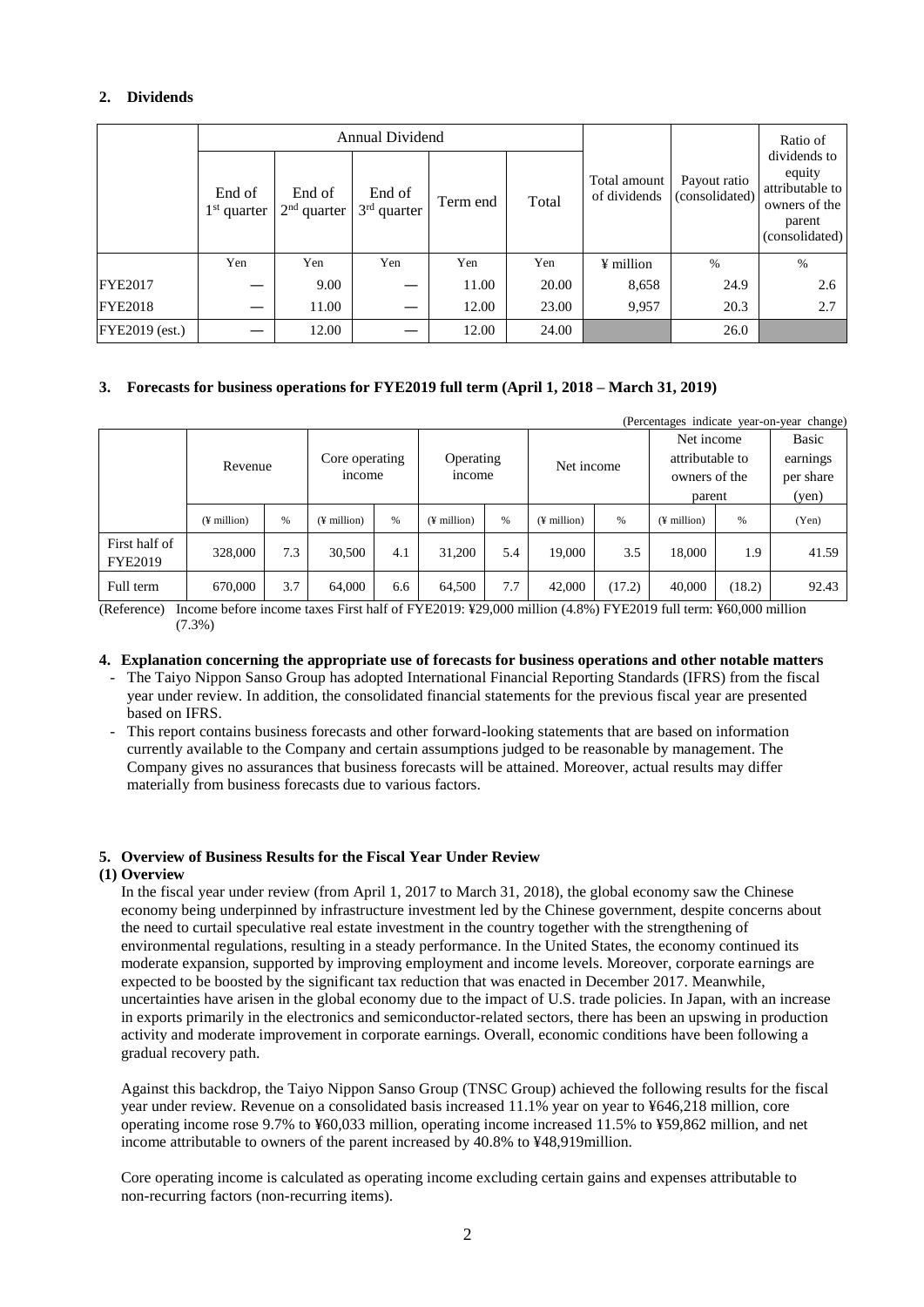#### **(2) Overview of Business Performance by Reportable Segment**

A breakdown of business performance by reportable segment is as follows. Segment income represents core operating income.

#### **Gas Business in Japan**

In the industrial gas-related business, revenue from air separation gases (oxygen, nitrogen, and argon), a core product, performed solidly for use primarily in the key industries of steel and chemicals. In addition, revenue from on-site business increased since a new on-site plant started operations in October 2017. Meanwhile, revenue from equipment and plants decreased, reflecting the absence of a large air separation unit project recorded in the previous fiscal year.

In the electronics-related field, revenue from electronic materials gases trended favorably due to increased demand from the liquid crystal display (LCD) and semiconductor-related industries.

In the energy-related field, revenue from liquid petroleum gas (LPG) jumped substantially year on year due to a higher sales price following an increase in the import price.

As a result, in the Gas Business in Japan, revenue increased 6.5% year on year to ¥342,449 million, while segment income rose 4.4% to ¥30,760 million.

#### **Gas Business in the United States**

In the industrial gas-related business, there was a large contribution to revenue from the consolidation of a business acquired from Air Liquide Group since September 2016. In the existing business, revenue from bulk gas rose, due partly to increased shipments of carbon dioxide gas. Shipments of packaged gases and hard goods were firm in line with the economic recovery.

As a result, in the Gas Business in the United States, revenue increased 17.2% year on year to ¥172,646 million, and segment income rose 12.3% to ¥13,559 million.

#### **Gas Business in Asia & Oceania**

In the industrial gas-related field, revenue increased in China and in Thailand, in addition to the consolidation of Supagas Holdings Pty Ltd in Australia as a subsidiary of the Company in December 2016 contributing to business results. In the electronics-related field, revenue from electronic materials gases increased significantly year on year, due to growth in demand in China, South Korea and Taiwan.

As a result of the above, in the Gas Business in Asia & Oceania, revenue increased 20.1% year on year to ¥103,166 million, and segment income rose 78.8% to ¥9,236 million.

#### **Thermos & Other Businesses**

In the Thermos & Other Businesses, revenue increased steadily due to solid sales of vacuum insulated portable mugs and tumblers in Japan.

As a result, in Thermos & Other Businesses, revenue increased 3.5% year on year to ¥27,956 million, while segment income decreased 16.5% to ¥8,366 million.

#### **6. Segment information**

The TNSC Group conducts gas businesses in Japan and overseas, mainly for customers in the steel, chemical, and electronics industries, and has built production and sales structures for its main products in Japan, the United States, and Asia & Oceania.

In addition, the TNSC Group manufactures and sells housewares such as stainless steel vacuum bottles, and conducts real-estate rental and other businesses.

Therefore, the Company has established the following four reportable segments: Gas Business in Japan, Gas Business in the United States, Gas Business in Asia & Oceania, and Thermos & Other Businesses.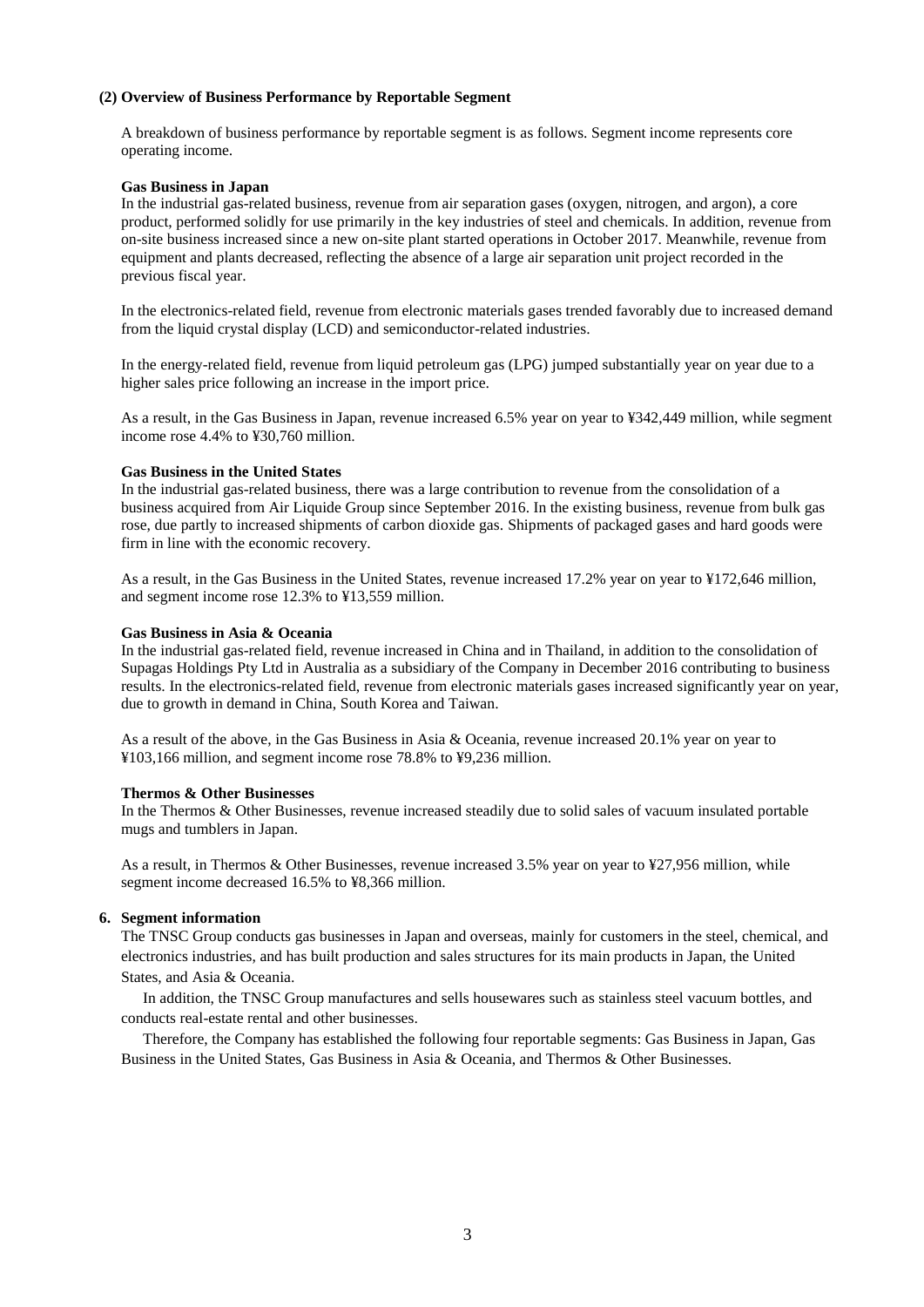The principal products and services included in the four segments are shown in the table below.

| Business segment                            | Main products and services                                                                                                                                       |  |  |  |  |
|---------------------------------------------|------------------------------------------------------------------------------------------------------------------------------------------------------------------|--|--|--|--|
| Gas Business in Japan                       | Oxygen, nitrogen, argon, carbon dioxide, helium, hydrogen, acetylene, gas-<br>related equipment, specialty gases (electronic materials gases, pure gases, etc.), |  |  |  |  |
| Gas Business in the<br><b>United States</b> | electronics-related equipment and installation, semiconductor manufacturing<br>equipment, cutting and welding equipment, welding materials, plants and           |  |  |  |  |
| Gas Business in Asia $\&$<br>Oceania        | machinery, liquid petroleum gas (LPG) and related equipment, medical-use<br>gases (oxygen, nitrous oxide, etc.), medical equipment, stable isotopes              |  |  |  |  |
| Thermos & Other<br><b>Businesses</b>        | Housewares, real-estate rental                                                                                                                                   |  |  |  |  |

The accounting methods adopted for the reported operating segments are the same as the methods adopted to prepare the consolidated financial statements. Revenue from inter-segment transactions and transfers is based primarily on prevailing market prices.

# **(1) Figures of revenue and income (loss) by reportable segment**

(¥ million) Gas Business in Japan Gas Business in the United States Gas Business in Asia & Oceania Thermos & Other Businesses Total Adjustments (Note 1) Amounts on the Consolidated Statements of Income Revenue Revenue to external customers 321,416 147,274 85,875 27,018 581,586 – 581,586 Revenue from inter-segment transactions and transfers  $8,160$   $8,473$   $1,081$   $1,349$   $19,065$   $(19,065)$  — Total 329,576 155,748 86,957 28,368 600,651 (19,065) 581,586 Segment income eginem income 29,450 12,074 5,165 10,017 56,707 (1,970) 54,736 Other items Depreciation and Deplectation and 15,627 17,557 5,964 942 40,091 (43) 40,048 Impairment loss  $\begin{vmatrix} 4 & -1 & 85 \\ - & 89 \end{vmatrix}$   $\begin{vmatrix} - & 89 \\ - & 89 \end{vmatrix}$   $\begin{vmatrix} - & 89 \\ - & 89 \end{vmatrix}$   $\begin{vmatrix} - & 89 \\ - & 89 \end{vmatrix}$   $\begin{vmatrix} - & 89 \\ - & 89 \end{vmatrix}$ Share of profit (loss) of associates and joint ventures accounted for using the equity method 104 (178) 4 4,412 4,341 (0) 4,341

FYE2017 (April 1, 2016 – March 31, 2017)

Notes:

- 1. The ¥1,970 million negative adjustment for segment income is comprised of ¥357 million of intersegment eliminations and companywide expenses of ¥1,613 million that were not allocated to any particular reportable segment. These companywide expenses related principally to basic research expenses that were not allocated to a particular reportable segment.
- 2. Segment income represents core operating income, which is calculated as operating income excluding certain gains or losses attributable to non-recurring factors (non-recurring items).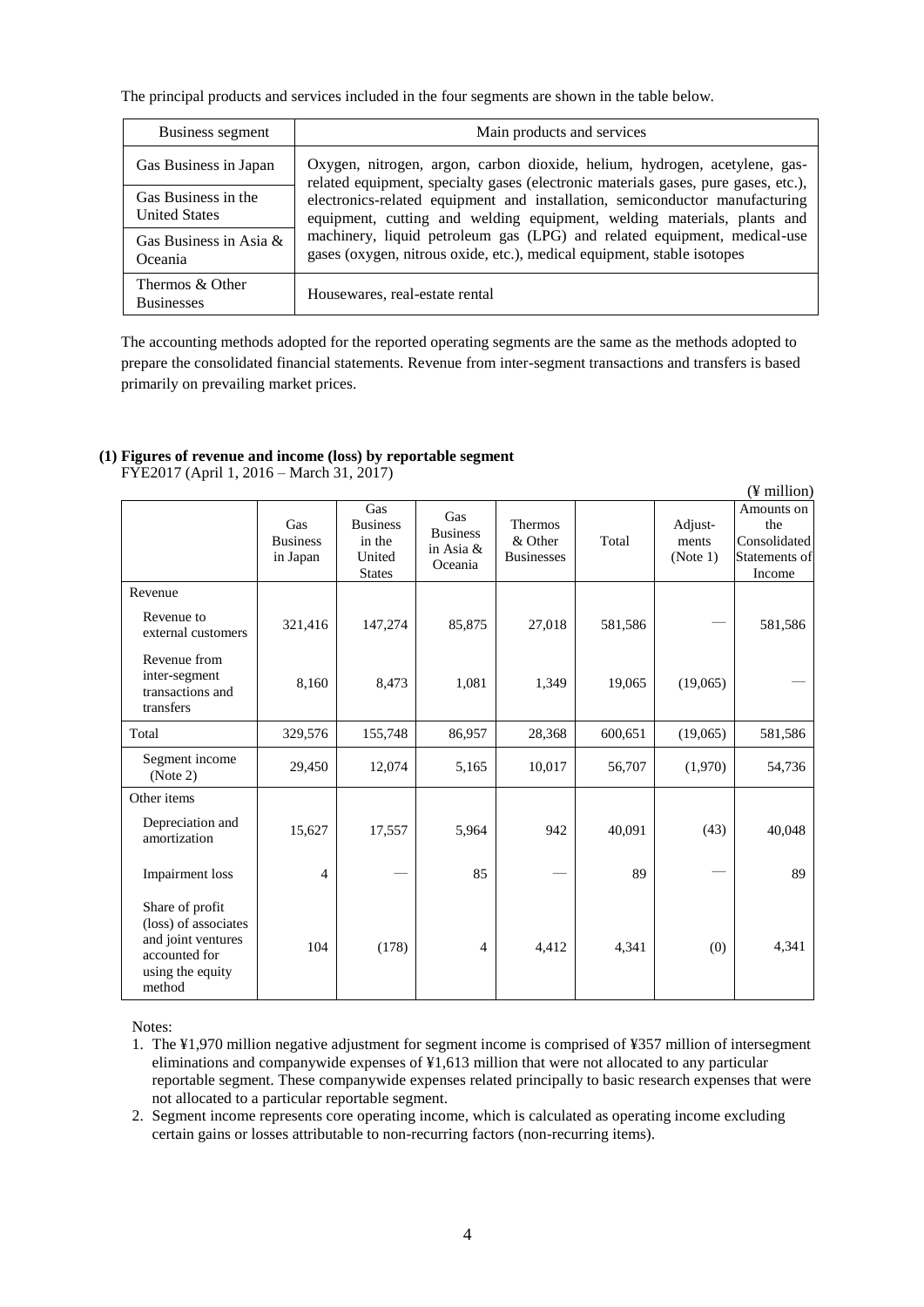# FYE2018 (April 1, 2017 – March 31, 2018)

| $1.22010$ (1 kpm 1, 201) $1.44001$ , 2010,                                                                   |                                    |                                                             |                                                |                                                |          |                              | $(\frac{y}{x})$ million)                                     |
|--------------------------------------------------------------------------------------------------------------|------------------------------------|-------------------------------------------------------------|------------------------------------------------|------------------------------------------------|----------|------------------------------|--------------------------------------------------------------|
|                                                                                                              | Gas<br><b>Business</b><br>in Japan | Gas<br><b>Business</b><br>in the<br>United<br><b>States</b> | Gas<br><b>Business</b><br>in Asia &<br>Oceania | <b>Thermos</b><br>& Other<br><b>Businesses</b> | Total    | Adjust-<br>ments<br>(Note 1) | Amounts on<br>the<br>Consolidated<br>Statements of<br>Income |
| Revenue                                                                                                      |                                    |                                                             |                                                |                                                |          |                              |                                                              |
| Revenue to<br>external customers                                                                             | 342,449                            | 172,646                                                     | 103,166                                        | 27,956                                         | 646,218  |                              | 646,218                                                      |
| Revenue from<br>inter-segment<br>transactions and<br>transfers                                               | 10,788                             | 11,430                                                      | 2,132                                          | 1,424                                          | 25,775   | (25,775)                     |                                                              |
| Total                                                                                                        | 353,237                            | 184,076                                                     | 105,299                                        | 29,380                                         | 671,993  | (25,775)                     | 646,218                                                      |
| Segment income<br>(Note 2)                                                                                   | 30,760                             | 13,559                                                      | 9,236                                          | 8,366                                          | 61,922   | (1,888)                      | 60,033                                                       |
| Other items                                                                                                  |                                    |                                                             |                                                |                                                |          |                              |                                                              |
| Depreciation and<br>amortization                                                                             | 16,118                             | 19,319                                                      | 6,603                                          | 1,219                                          | 43,261   | 5                            | 43,266                                                       |
| <b>Impairment</b> loss                                                                                       | $\Omega$                           |                                                             |                                                |                                                | $\theta$ |                              | $\Omega$                                                     |
| Share of profit<br>(loss) of associates<br>and joint ventures<br>accounted for<br>using the equity<br>method | 279                                | (121)                                                       | (28)                                           | 3,357                                          | 3,487    | $\theta$                     | 3,488                                                        |

Notes:

1. The ¥1,888 million negative adjustment for segment income is comprised of ¥309 million of intersegment eliminations and companywide expenses of ¥1,578 million that were not allocated to any particular reportable segment. These companywide expenses related principally to basic research expenses that were not allocated to a particular reportable segment.

2. Segment income represents core operating income, which is calculated as operating income excluding certain gains or losses attributable to non-recurring factors (non-recurring items).

## **(2) Reconciliation of segment income with income before income taxes**

|                                                                                                        |                                   | $(\frac{1}{2})$ million)          |
|--------------------------------------------------------------------------------------------------------|-----------------------------------|-----------------------------------|
|                                                                                                        | <b>FYE2017</b>                    | <b>FYE2018</b>                    |
|                                                                                                        | (April 1, 2016 to March 31, 2017) | (April 1, 2017 to March 31, 2018) |
| Segment income                                                                                         | 54,736                            | 60,033                            |
| Gain on step acquisition                                                                               | 1,012                             | 1,209                             |
| Gain on sales of noncurrent<br>assets                                                                  | (1,943)                           | (651)                             |
| Share of profit (loss) of<br>associates and joint ventures<br>accounted for using the equity<br>method | (141)                             | (162)                             |
| Impairment loss                                                                                        |                                   | (565)                             |
| Operating income                                                                                       | 53,664                            | 59,862                            |
| Financial revenue                                                                                      | 1,429                             | 1,299                             |
| Financial expenses                                                                                     | (4,918)                           | (5,264)                           |
| Income before income taxes                                                                             | 50,176                            | 55,897                            |